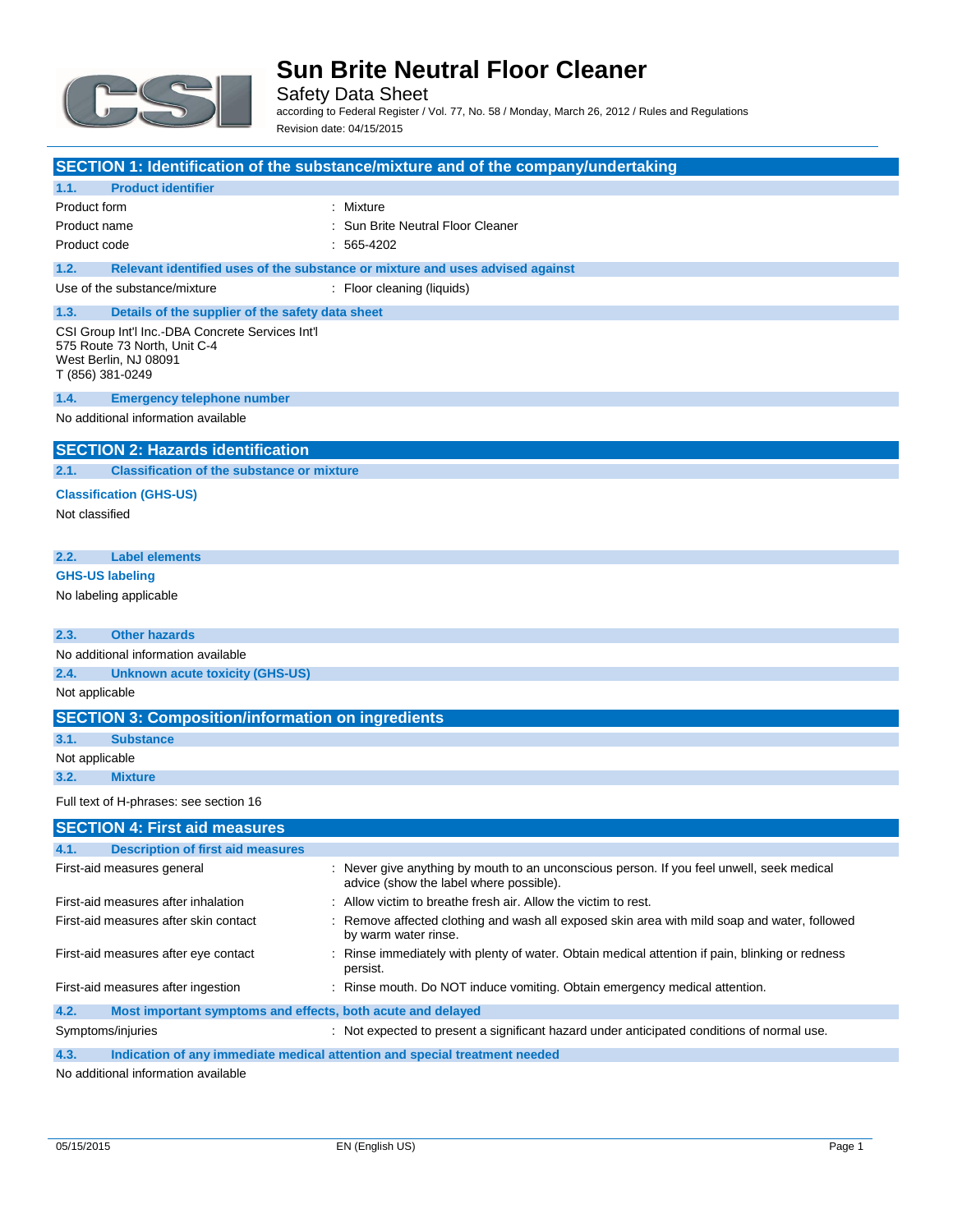Safety Data Sheet

according to Federal Register / Vol. 77, No. 58 / Monday, March 26, 2012 / Rules and Regulations

| <b>SECTION 5: Firefighting measures</b>                              |                                                                                                                                                                                                            |  |  |
|----------------------------------------------------------------------|------------------------------------------------------------------------------------------------------------------------------------------------------------------------------------------------------------|--|--|
| <b>Extinguishing media</b><br>5.1.                                   |                                                                                                                                                                                                            |  |  |
| Suitable extinguishing media                                         | : Foam. Dry powder. Carbon dioxide. Water spray. Sand.                                                                                                                                                     |  |  |
| Unsuitable extinguishing media<br>: Do not use a heavy water stream. |                                                                                                                                                                                                            |  |  |
| 5.2.                                                                 | Special hazards arising from the substance or mixture                                                                                                                                                      |  |  |
| No additional information available                                  |                                                                                                                                                                                                            |  |  |
| 5.3.<br><b>Advice for firefighters</b>                               |                                                                                                                                                                                                            |  |  |
| Firefighting instructions                                            | : Use water spray or fog for cooling exposed containers. Exercise caution when fighting any<br>chemical fire. Prevent fire-fighting water from entering environment.                                       |  |  |
| Protection during firefighting                                       | Do not enter fire area without proper protective equipment, including respiratory protection.                                                                                                              |  |  |
| <b>SECTION 6: Accidental release measures</b>                        |                                                                                                                                                                                                            |  |  |
| 6.1.                                                                 | Personal precautions, protective equipment and emergency procedures                                                                                                                                        |  |  |
| 6.1.1.<br>For non-emergency personnel                                |                                                                                                                                                                                                            |  |  |
| Emergency procedures                                                 | : Evacuate unnecessary personnel.                                                                                                                                                                          |  |  |
| 6.1.2.<br>For emergency responders                                   |                                                                                                                                                                                                            |  |  |
| Protective equipment                                                 | : Equip cleanup crew with proper protection.                                                                                                                                                               |  |  |
| Emergency procedures                                                 | : Ventilate area.                                                                                                                                                                                          |  |  |
| 6.2.<br><b>Environmental precautions</b>                             |                                                                                                                                                                                                            |  |  |
|                                                                      | Prevent entry to sewers and public waters. Notify authorities if liquid enters sewers or public waters.                                                                                                    |  |  |
| 6.3.                                                                 | Methods and material for containment and cleaning up                                                                                                                                                       |  |  |
| Methods for cleaning up                                              | : Soak up spills with inert solids, such as clay or diatomaceous earth as soon as possible. Collect<br>spillage. Store away from other materials.                                                          |  |  |
| 6.4.<br><b>Reference to other sections</b>                           |                                                                                                                                                                                                            |  |  |
| See Heading 8. Exposure controls and personal protection.            |                                                                                                                                                                                                            |  |  |
| <b>SECTION 7: Handling and storage</b>                               |                                                                                                                                                                                                            |  |  |
| <b>Precautions for safe handling</b><br>7.1.                         |                                                                                                                                                                                                            |  |  |
| Precautions for safe handling                                        | Wash hands and other exposed areas with mild soap and water before eating, drinking or<br>smoking and when leaving work. Provide good ventilation in process area to prevent formation<br>of vapor.        |  |  |
| 7.2.                                                                 | Conditions for safe storage, including any incompatibilities                                                                                                                                               |  |  |
| Storage conditions                                                   | Keep only in the original container in a cool, well ventilated place away from heat, hot surfaces,<br>sparks, open flame and other ignition sources. No smoking. Keep container closed when not in<br>use. |  |  |
| Incompatible products                                                | Strong bases. Strong acids.                                                                                                                                                                                |  |  |
| Incompatible materials                                               | : Sources of ignition. Direct sunlight.                                                                                                                                                                    |  |  |
| 7.3.<br><b>Specific end use(s)</b>                                   |                                                                                                                                                                                                            |  |  |
| No additional information available                                  |                                                                                                                                                                                                            |  |  |
| <b>SECTION 8: Exposure controls/personal protection</b>              |                                                                                                                                                                                                            |  |  |
| <b>Control parameters</b><br>8.1.                                    |                                                                                                                                                                                                            |  |  |
| <b>Sun Brite Neutral Floor Cleaner</b>                               |                                                                                                                                                                                                            |  |  |
| <b>ACGIH</b>                                                         | Not applicable                                                                                                                                                                                             |  |  |
| <b>OSHA</b>                                                          | Not applicable                                                                                                                                                                                             |  |  |
| 8.2.<br><b>Exposure controls</b>                                     |                                                                                                                                                                                                            |  |  |
| Personal protective equipment                                        | : Avoid all unnecessary exposure.                                                                                                                                                                          |  |  |
|                                                                      |                                                                                                                                                                                                            |  |  |

| Hand protection        | : Wear protective gloves/eye protection/face protection protective gloves. |
|------------------------|----------------------------------------------------------------------------|
| Eye protection         | : Chemical goggles or safety glasses.                                      |
| Respiratory protection | : Wear appropriate mask.                                                   |
| Other information      | : Do not eat, drink or smoke during use.                                   |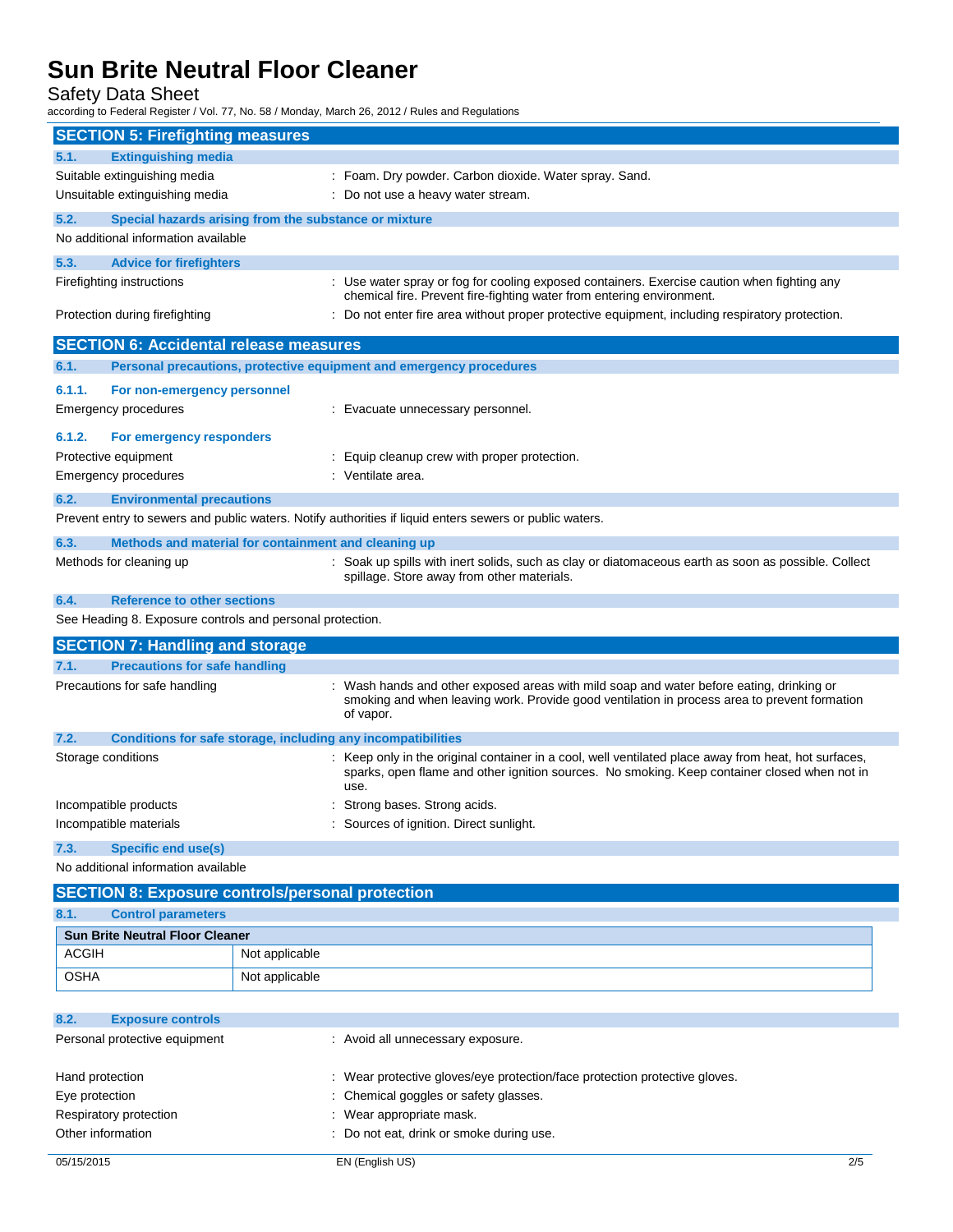Safety Data Sheet

according to Federal Register / Vol. 77, No. 58 / Monday, March 26, 2012 / Rules and Regulations

| <b>SECTION 9: Physical and chemical properties</b>            |                                                                                                                    |  |
|---------------------------------------------------------------|--------------------------------------------------------------------------------------------------------------------|--|
| 9.1.<br>Information on basic physical and chemical properties |                                                                                                                    |  |
| Physical state                                                | : Liquid                                                                                                           |  |
| Color                                                         | : Yellow                                                                                                           |  |
| Odor                                                          | Floral                                                                                                             |  |
| Odor threshold                                                | No data available                                                                                                  |  |
| pH                                                            | 8 - 8.5                                                                                                            |  |
| Melting point                                                 | No data available                                                                                                  |  |
| Freezing point                                                | No data available                                                                                                  |  |
| Boiling point                                                 | 212 - 220 °F                                                                                                       |  |
| Flash point                                                   | : $\geq 200$ °F                                                                                                    |  |
| Relative evaporation rate (butyl acetate=1)                   | : No data available                                                                                                |  |
| Flammability (solid, gas)                                     | No data available                                                                                                  |  |
| <b>Explosion limits</b>                                       | No data available                                                                                                  |  |
| <b>Explosive properties</b>                                   | No data available                                                                                                  |  |
| Oxidizing properties                                          | No data available                                                                                                  |  |
| Vapor pressure                                                | No data available                                                                                                  |  |
| Relative density                                              | 1.03                                                                                                               |  |
| Relative vapor density at 20 °C                               | Same as water                                                                                                      |  |
| Solubility                                                    | Soluble in water.<br>Water: Solubility in water of component(s) of the mixture :<br>$\cdot$ : $\cdot$ : > 1000 g/l |  |
| Log Pow                                                       | : No data available                                                                                                |  |
| Log Kow                                                       | No data available                                                                                                  |  |
| Auto-ignition temperature                                     | No data available                                                                                                  |  |
| Decomposition temperature                                     | No data available                                                                                                  |  |
| Viscosity                                                     | No data available                                                                                                  |  |
| Viscosity, kinematic                                          | No data available                                                                                                  |  |
| Viscosity, dynamic                                            | No data available                                                                                                  |  |
| <b>Other information</b><br>9.2.                              |                                                                                                                    |  |
| No additional information available                           |                                                                                                                    |  |
| <b>SECTION 10: Stability and reactivity</b>                   |                                                                                                                    |  |
| 10.1.<br><b>Reactivity</b>                                    |                                                                                                                    |  |
| No additional information available                           |                                                                                                                    |  |
| 10.2.<br><b>Chemical stability</b>                            |                                                                                                                    |  |
| Stable under normal conditions. Not established.              |                                                                                                                    |  |
| 10.3.<br><b>Possibility of hazardous reactions</b>            |                                                                                                                    |  |
| Not established.                                              |                                                                                                                    |  |
| 10.4.<br><b>Conditions to avoid</b>                           |                                                                                                                    |  |
| Direct sunlight. Extremely high or low temperatures.          |                                                                                                                    |  |
| 10.5.<br><b>Incompatible materials</b>                        |                                                                                                                    |  |
| Strong acids. Strong bases.                                   |                                                                                                                    |  |
| 10.6.<br><b>Hazardous decomposition products</b>              |                                                                                                                    |  |
| Fume. Carbon monoxide. Carbon dioxide.                        |                                                                                                                    |  |
|                                                               |                                                                                                                    |  |

| <b>SECTION 11: Toxicological information</b> |                                      |                |  |  |
|----------------------------------------------|--------------------------------------|----------------|--|--|
| 11.1.                                        | Information on toxicological effects |                |  |  |
|                                              |                                      |                |  |  |
| Acute toxicity                               |                                      | Not classified |  |  |
|                                              | Skin corrosion/irritation            | Not classified |  |  |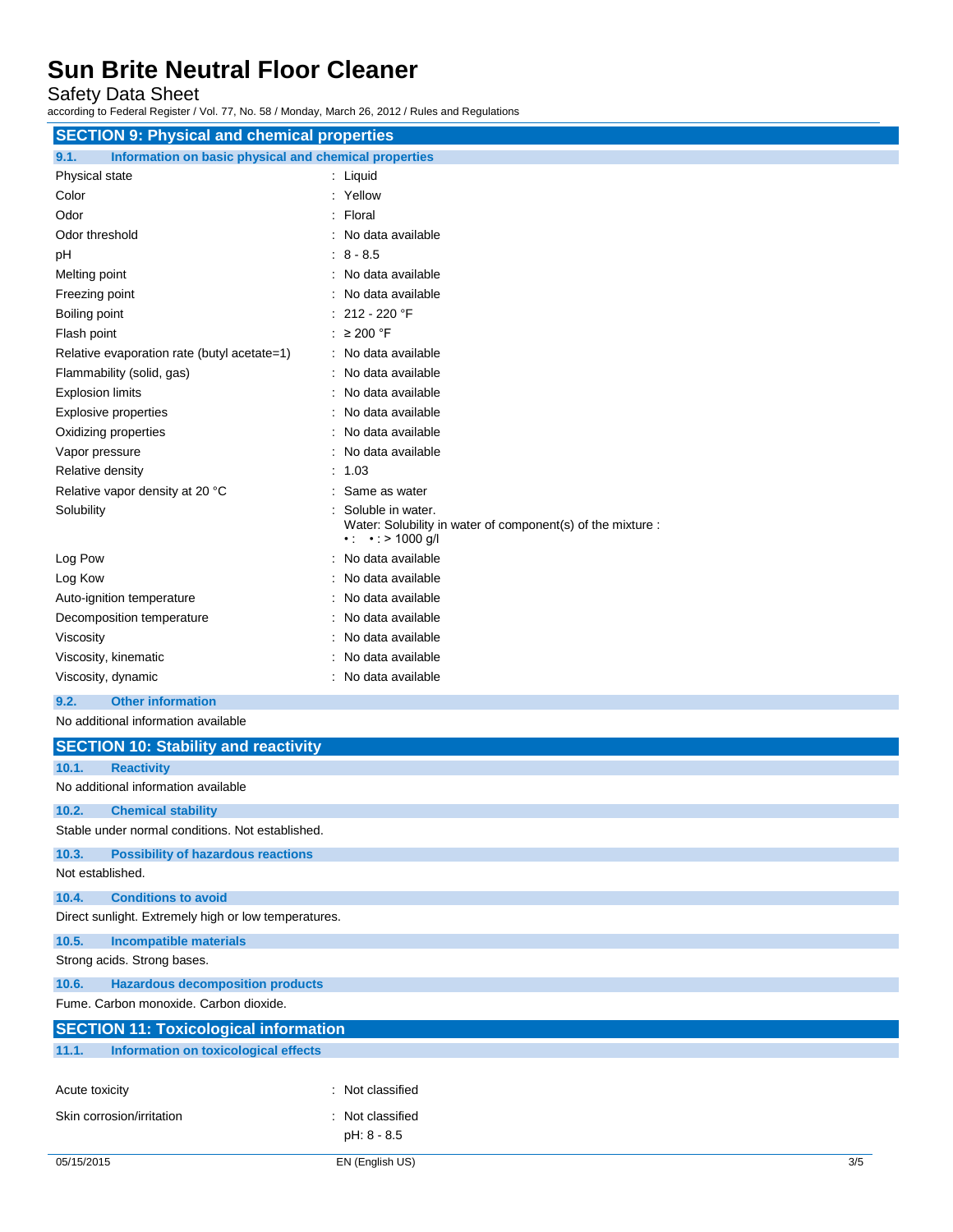Safety Data Sheet

according to Federal Register / Vol. 77, No. 58 / Monday, March 26, 2012 / Rules and Regulations

| Serious eye damage/irritation                                                  | : Not classified<br>pH: 8 - 8.5                                     |
|--------------------------------------------------------------------------------|---------------------------------------------------------------------|
| Respiratory or skin sensitization<br>Germ cell mutagenicity<br>Carcinogenicity | : Not classified<br>: Not classified<br>: Not classified            |
| Reproductive toxicity<br>Specific target organ toxicity (single exposure)      | : Not classified<br>: Not classified                                |
| Specific target organ toxicity (repeated<br>exposure)                          | : Not classified                                                    |
| Aspiration hazard                                                              | : Not classified                                                    |
| Potential Adverse human health effects and<br>symptoms                         | : Based on available data, the classification criteria are not met. |

| <b>SECTION 12: Ecological information</b>     |                                                      |
|-----------------------------------------------|------------------------------------------------------|
| 12.1.<br><b>Toxicity</b>                      |                                                      |
| No additional information available           |                                                      |
| 12.2.<br><b>Persistence and degradability</b> |                                                      |
| <b>Sun Brite Neutral Floor Cleaner</b>        |                                                      |
| Persistence and degradability                 | Not established.                                     |
|                                               |                                                      |
| <b>Bioaccumulative potential</b><br>12.3.     |                                                      |
| <b>Sun Brite Neutral Floor Cleaner</b>        |                                                      |
| Bioaccumulative potential                     | Not established.                                     |
| <b>Mobility in soil</b><br>12.4.              |                                                      |
| No additional information available           |                                                      |
|                                               |                                                      |
| 12.5.<br><b>Other adverse effects</b>         |                                                      |
| Effect on the global warming                  | : No known ecological damage caused by this product. |
| Other information                             | : Avoid release to the environment.                  |
| <b>SECTION 13: Disposal considerations</b>    |                                                      |
| 13.1.<br><b>Waste treatment methods</b>       |                                                      |

| <b>SECTION 14: Transport information</b> |                                                                         |
|------------------------------------------|-------------------------------------------------------------------------|
| Ecology - waste materials                | : Avoid release to the environment.                                     |
| Waste disposal recommendations           | Dispose in a safe manner in accordance with local/national regulations. |
|                                          |                                                                         |

| <b>Department of Transportation (DOT)</b> |  |
|-------------------------------------------|--|
| In accordance with DOT                    |  |

| Not regulated for transport   |                                         |
|-------------------------------|-----------------------------------------|
| <b>Additional information</b> |                                         |
| Other information             | No supplementary information available. |

#### **ADR**

No additional information available

**Transport by sea** No additional information available

| <b>Air transport</b>                      |  |
|-------------------------------------------|--|
| No additional information available       |  |
| <b>SECTION 15: Regulatory information</b> |  |
| 15.1. US Federal regulations              |  |
| No additional information available       |  |